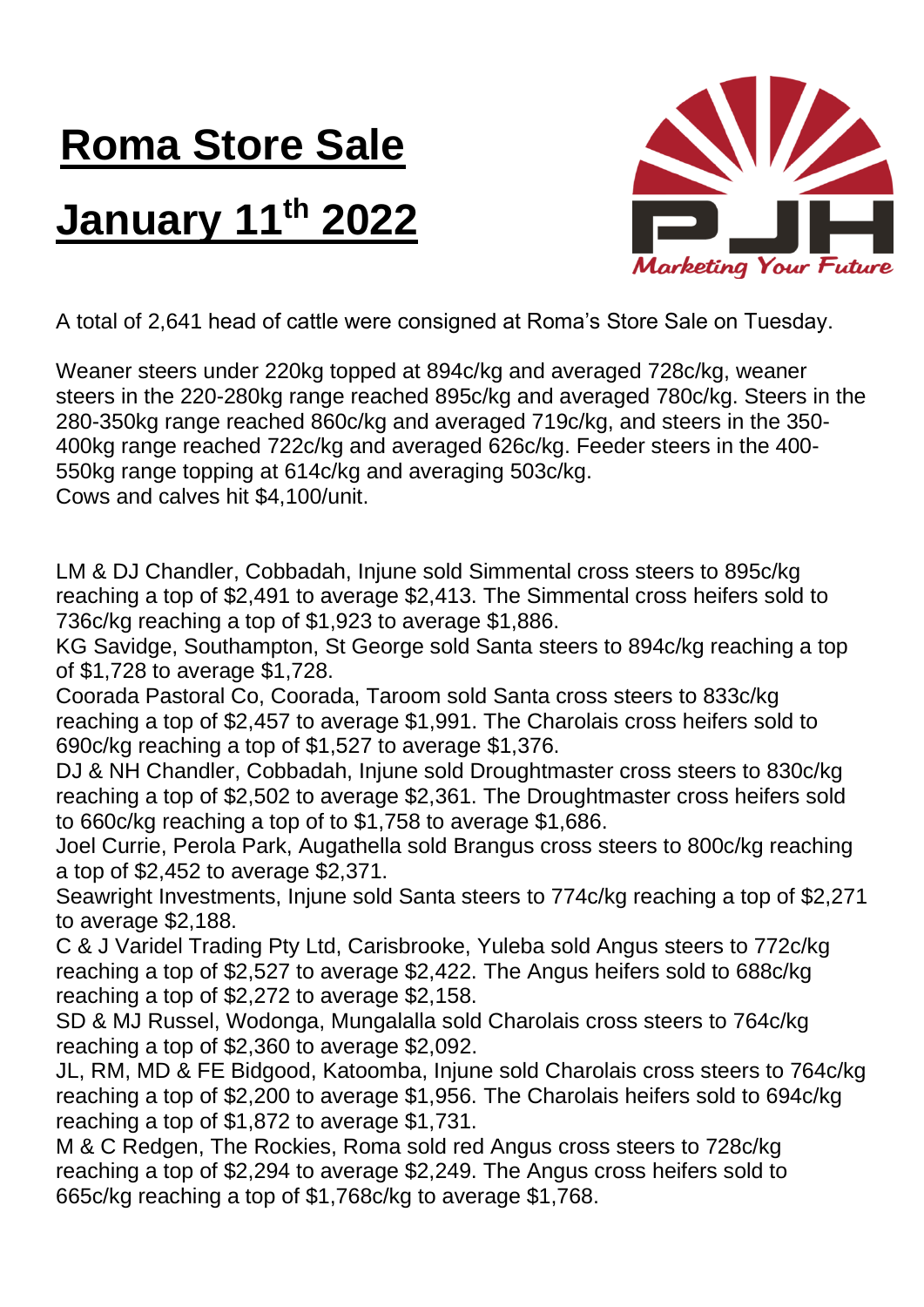RA & CA Bain, Mt Eden, Roma sold Angus cross steers to 722c/kg reaching a top of \$2,648 to average \$2,444.

NJ Close & DL Summerville, Wilga Park, Surat sold Angus steers to 720c/kg reaching a top of \$1,928 to average \$1,928. The Angus heifers sold to 806c/kg reaching a top of \$1,842 to average \$1,842.

PD & JL Fisher, Quilberry, Charleville sold Santa cross steers to 714c/kg reaching a top of \$2,601 to average \$2,446. The Santa cross heifer sold to 648c/kg reaching a top of \$2,226 to average \$2,118.

Farmleigh Grazing, Farmleigh, Injune sold Angus cross steers to 660c/kg reaching a top of \$2,839 to average \$2,523. The Charbray cross heifers sold to 608c/kg reaching a top of \$2,215 to average \$2,006. The Angus cross cows sold to 332c/kg reaching a top of \$1,881 to average \$1,775.

Brett & Sandy Southern, Neabul Downs, St George sold Santa cross steers to 860c/kg reaching a top of \$2,482 to average \$2,045. The Angus cross heifers sold to sold to 698c reaching a top of \$1,536 to average \$1,482.

MG & LJ Huntly, Kilburnie, Muckadilla sold Charolais cross steers to 628c/kg reaching a top of \$2,487 to average \$2,487.

T & H Grazing, Southbrae, Wallumbilla sold Charolais cross steers to 680c/kg reaching a top of \$2,295 to average \$2,295. The Charolais Cross Heifers sold to 628c/kg reaching a top of \$1,905 to average \$1,905.

Heifers under 220kg topped at 720c/kg and averaged 618c/kg, while heifers in the 220-280kg range topped at 806c/kg and averaged 672c/kg. Heifers in the 280- 350kg range topped at 712c/kg, averaging 641c/kg. Heifers in the 350-450kg range topped at 668c/kg, averaging 471c/kg.

AR, C & NJ Hamilton, Taroom sold Brangus heifers to 712c/kg reaching a top of \$2,433 to average \$2,009.

Guthrie Pastoral Group, Baroona, Injune, sold Santa cross heifers to 662c/kg reaching a top of \$2,027 to average \$2,027.

Binowee Pastoral Company, The Belahs, Marmadura sold Brahman cross cows and calves reaching a top of \$3,425 per unit to average \$3,276 per unit.

## *NEXT ROMA STORE SALE 18th JANUARY PJH SELL 1 st POSITION*